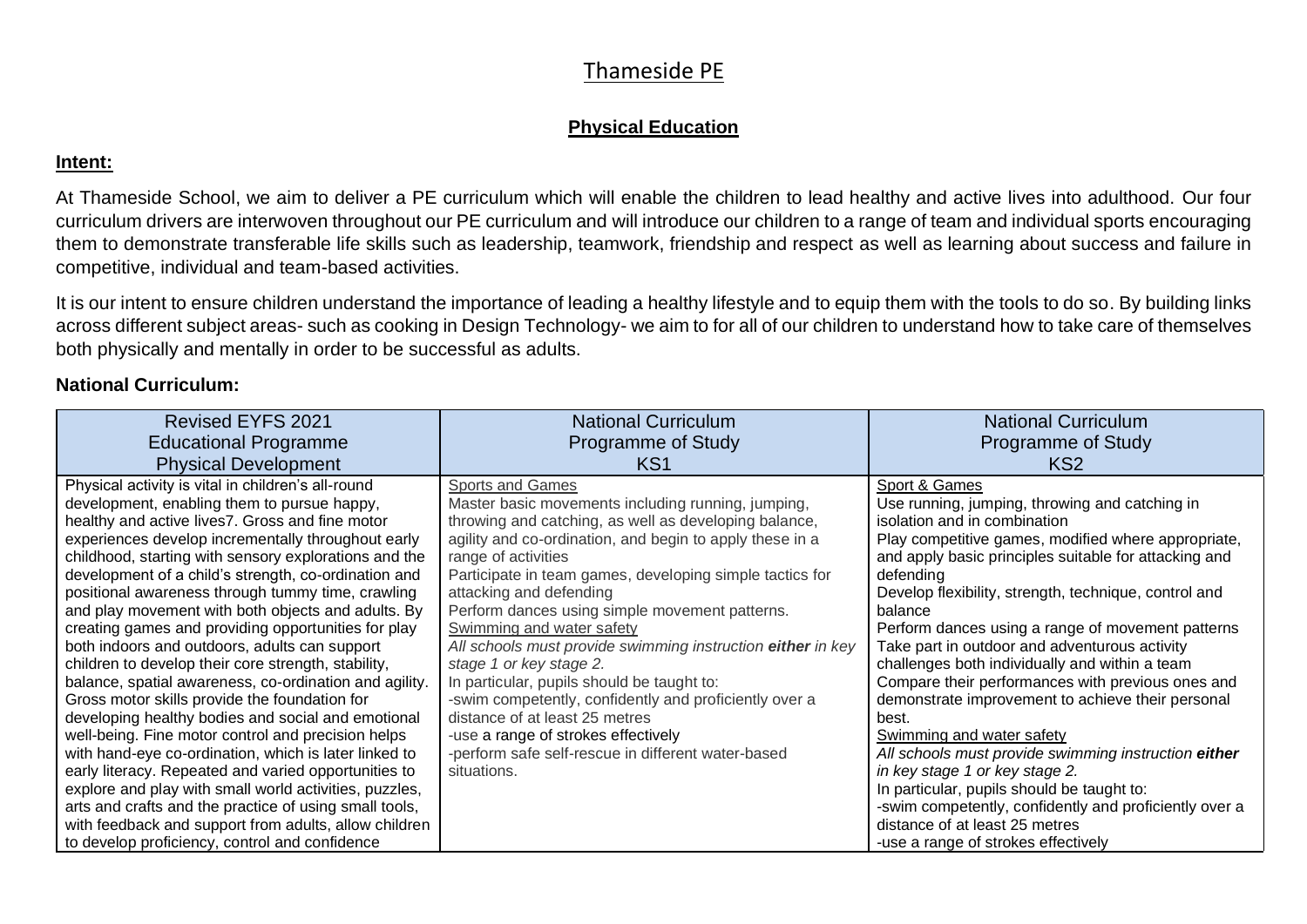|  |  | -perform safe self-rescue in different water-<br>r-based<br>situations. |
|--|--|-------------------------------------------------------------------------|
|--|--|-------------------------------------------------------------------------|

### **PE Overview**

|                   | Term 1                                                       | Term <sub>2</sub>                                                           | Term 3                                                                       | Term 4                                                                                 | Term 5                                                            | Term 6                                                                                    |
|-------------------|--------------------------------------------------------------|-----------------------------------------------------------------------------|------------------------------------------------------------------------------|----------------------------------------------------------------------------------------|-------------------------------------------------------------------|-------------------------------------------------------------------------------------------|
| Reception         | <b>Games-Unit 1</b><br><b>using</b><br>Focus on<br>bean-bags | <b>Gymnastics-Unit 1</b><br>Travelling                                      | <b>Games- Unit 2</b><br><b>Focus on using a</b><br><b>ball</b>               | <b>Gymnastics- Unit</b><br>$\overline{\mathbf{2}}$<br><b>Stretching and</b><br>curling | <b>Games- Unit 3</b><br><b>Focus on using</b><br>hoops and quoits | <b>Gymnastics-Unit 3</b><br><b>Travelling taking</b><br>weight on different<br>body parts |
| Year 1            | <b>Ball skills</b>                                           | Agility, balance<br>and coordination<br>Y1-Developing<br><b>Partnerwork</b> | Dance<br>Net/wall                                                            | Gymnastics                                                                             | <b>Striking</b><br>Football                                       | <b>Athletics</b><br><b>OAA</b>                                                            |
| Year <sub>2</sub> | <b>Ball skills</b>                                           | Agility, balance<br>and coordination<br>Benchball                           | Dance<br>Net/wall                                                            | Gymnastics<br>Y2-Making up<br><b>Games</b>                                             | <b>Striking</b><br>Football                                       | <b>Athletics</b><br><b>OAA</b>                                                            |
| Year <sub>3</sub> | Gymnastics<br><b>Tennis</b>                                  | Dance<br>Y3 Unit 1- Ball<br>skills                                          | Gymnastics<br>Y3 Unit 3-<br>Net/Court/Wall<br>games                          | Football<br><b>OAA</b>                                                                 | <b>Swimming</b><br>Cricket                                        | <b>Swimming</b><br><b>Athletics</b>                                                       |
| Year 4/5          | Gymnastics<br>Rugby                                          | Dance<br><b>Y5 Unit 1-</b><br>Net/court/wall<br>games                       | <b>Swimming</b><br><b>Y5 Unit 2-</b><br><b>Invasion and</b><br><b>Target</b> | <b>Swimming</b><br>Gymnastics                                                          | Football<br>Cricket                                               | <b>Athletics</b><br><b>OAA</b>                                                            |
| Year 5/6          | <b>Swimming</b><br>Rugby                                     | <b>Swimming</b><br>Gymnastics                                               | Gymnastics<br><b>Y5 Unit 1-</b><br>Net/court/wall<br>games                   | Gymnastics<br><b>Y5 Unit 2-</b><br><b>Invasion and</b><br><b>Target</b>                | Football<br>Cricket                                               | <b>Athletics</b><br><b>OAA</b>                                                            |

Val Sabin Unit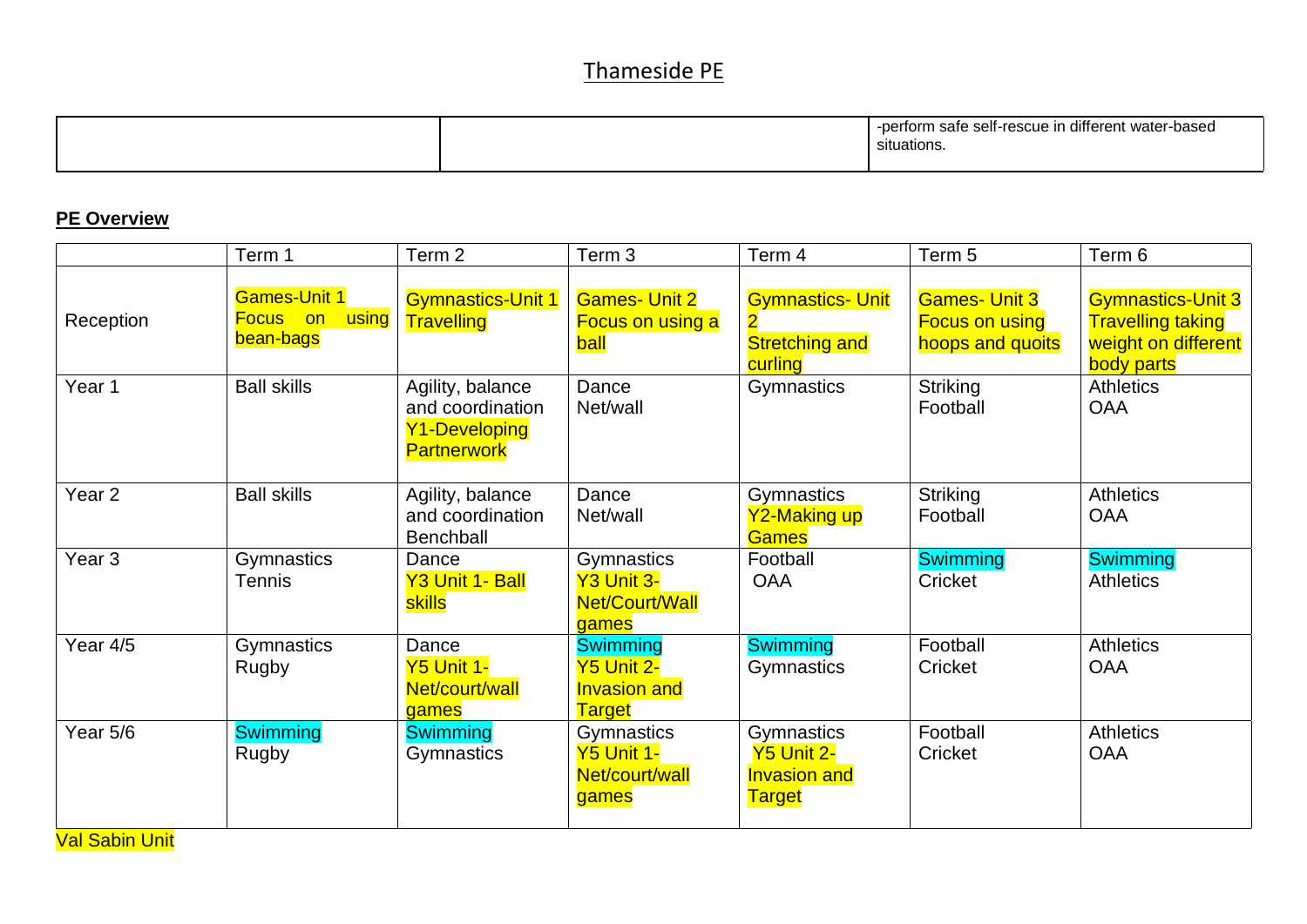#### **PE Skills Progression**

| <b>Development Matters 2021- Physical Development</b>                                                                                                                                                                                                                                                                                                                                                                                                                                                                                                                                                                                                                                                                                                                                                                                                                                                                                                                                                                               | <b>Development Matters 2021- Physical Development</b>                                                                                                                                                                                                                                                                                                                                                                                                                                                                                                                                                                                                                                                                                                                                                                                                                                                                                                                                                                                                                                                                                                                                                                                                                                                                                                            |
|-------------------------------------------------------------------------------------------------------------------------------------------------------------------------------------------------------------------------------------------------------------------------------------------------------------------------------------------------------------------------------------------------------------------------------------------------------------------------------------------------------------------------------------------------------------------------------------------------------------------------------------------------------------------------------------------------------------------------------------------------------------------------------------------------------------------------------------------------------------------------------------------------------------------------------------------------------------------------------------------------------------------------------------|------------------------------------------------------------------------------------------------------------------------------------------------------------------------------------------------------------------------------------------------------------------------------------------------------------------------------------------------------------------------------------------------------------------------------------------------------------------------------------------------------------------------------------------------------------------------------------------------------------------------------------------------------------------------------------------------------------------------------------------------------------------------------------------------------------------------------------------------------------------------------------------------------------------------------------------------------------------------------------------------------------------------------------------------------------------------------------------------------------------------------------------------------------------------------------------------------------------------------------------------------------------------------------------------------------------------------------------------------------------|
| <b>Nurserv</b>                                                                                                                                                                                                                                                                                                                                                                                                                                                                                                                                                                                                                                                                                                                                                                                                                                                                                                                                                                                                                      | <b>Reception</b>                                                                                                                                                                                                                                                                                                                                                                                                                                                                                                                                                                                                                                                                                                                                                                                                                                                                                                                                                                                                                                                                                                                                                                                                                                                                                                                                                 |
| Continue to develop their movement, balancing, riding (scooters, trikes and bikes)<br>and ball skills.<br>Go up steps and stairs, or climb up apparatus, using alternate feet. Skip, hop, stand<br>on one leg and hold a pose for a game like musical statues.<br>Use large-muscle movements to wave flags and streamers, paint and make marks.<br>Start taking part in some group activities which they make up for themselves, or in<br>teams.<br>Increasingly be able to use and remember sequences and patterns of movements<br>which are related to music and rhythm.<br>Match their developing physical skills to tasks and activities in the setting. For<br>example, they decide whether to crawl, walk or run across a plank depending on its<br>width.<br>Choose the right resources to carry out their own plan. For example, choosing a<br>spade to enlarge a small hole they dug with a trowel. Collaborate with others to<br>manage large items, such as moving a long plank safely, carrying large hollow<br>blocks. | Revise and refine the fundamental movement skills they have already acquired: -<br>rolling - crawling - walking - jumping - running - hopping - skipping - climbing<br>Progress towards a more fluent style of moving, with developing control and grace.<br>Develop the overall body strength, co-ordination, balance and agility needed to<br>engage successfully with future physical education sessions and other physical<br>disciplines including dance, gymnastics, sport and swimming.<br>Use their core muscle strength to achieve a good posture when sitting at a table or<br>sitting on the floor<br>Combine different movements with ease and fluency.<br>Confidently and safely use a range of large and small apparatus indoors and<br>outside, alone and in a group.<br>Develop overall body-strength, balance, co-ordination and agility.<br>Further develop and refine a range of ball skills including: throwing, catching,<br>kicking, passing, batting, and aiming. Develop confidence, competence, precision<br>and accuracy when engaging in activities that involve a ball.<br>Know and talk about the different factors that support their overall health and<br>wellbeing: - regular physical activity - healthy eating - toothbrushing - sensible<br>amounts of 'screen time' - having a good sleep routine - being a safe pedestrian |

| <b>Dance</b> | Year ′ | Year $\sim$ | Year : | Year | Year | Year ' |
|--------------|--------|-------------|--------|------|------|--------|
|--------------|--------|-------------|--------|------|------|--------|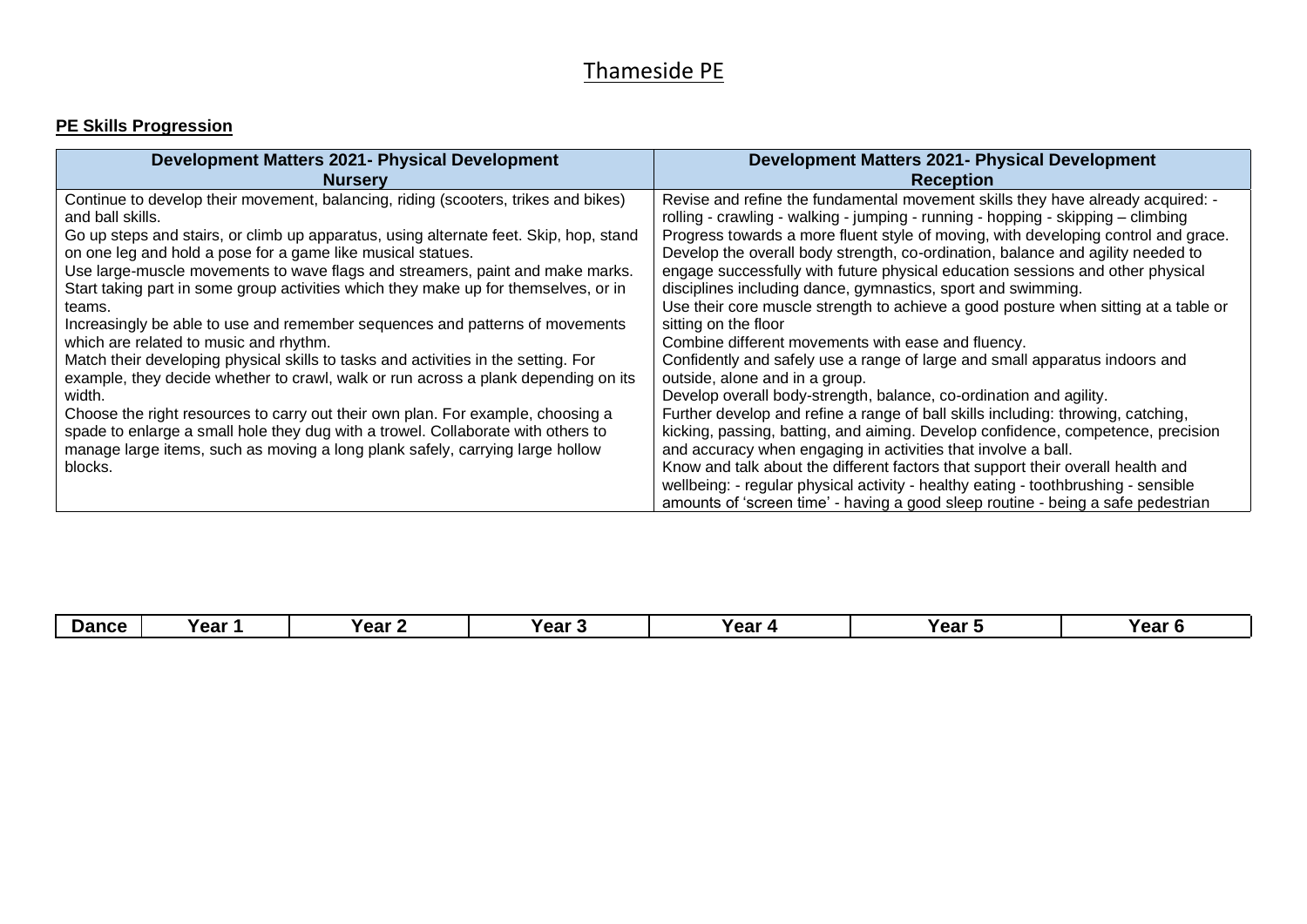| can move to         | can change rhythm,  | can improvise freely | can take the lead       | can compose my own         | can develop           |
|---------------------|---------------------|----------------------|-------------------------|----------------------------|-----------------------|
| music.              | speed, level and    | and translate ideas  | when working with a     | dances in a creative way   | sequences in specific |
| I can use           | direction in my     | from a stimulus into | partner or group        | can include 'canon' in     | way                   |
| different levels in | dance.              | movement             | can incorporate         | my dance                   | I can improve and     |
| my dance            | I can dance with    | I can share and      | choreographic devices   | I can include 'Retrograde' | refine my dance       |
| I can travel in     | control and         | create phases with a | into my routine         | in my dance                | I can choose my own   |
| different ways      | coordination        | partner and small    | I can use dance to      | I can perform to an        | music and style       |
| I can use unison    | I can make a        | group.               | communicate an idea     | accompaniment.             | I can perform         |
| in my dance         | sequence by linking | remember and         | can plan, preform and   | My dance shows clarity,    | expressively and hold |
| I can copy dance    | at least three      | perform phrases      | repeat sequences        | fluency, accuracy and      | a precise and strong  |
| moves               | sections together   | I can show changes   | I can move in a clear,  | consistency                | body posture          |
| I can link two or   | I can use dance to  | of direction, speed  | fluent and expressive   | I can compose creative     | can create and        |
| more actions in a   | show a mood or      | and level during a   | manner                  | and imaginative dance      | perform complex       |
| sequence            | feeling             | performance          | I can create dances and | sequences                  | sequences             |
| I can perform my    | I can perform my    | can repeat,          | movements that convey   | I can express an idea in   | can perform with high |
| own dance           | dance in front of   | remember and         | a clear idea.           | original and imaginative   | energy, slow grace or |
| moves.              | others              | preform phrases      | I can develop physical  | ways                       | other themes and      |
| I can move          |                     |                      | strength by practising  |                            | maintain this         |
| safely in a space   |                     |                      | moves                   |                            | throughout a          |
|                     |                     |                      |                         |                            | performance           |
|                     |                     |                      |                         |                            | I can perform complex |
|                     |                     |                      |                         |                            | moves and that        |
|                     |                     |                      |                         |                            | combine strength      |
|                     |                     |                      |                         |                            | stamina gained        |
|                     |                     |                      |                         |                            | through gymnastics    |
|                     |                     |                      |                         |                            | (e.g cartwheels and   |
|                     |                     |                      |                         |                            | handstands)           |

| Gym   | Year 1             | Year 2                   | Year <sub>3</sub>               | Year 4                     | Year 5                | Year <sub>6</sub>         |
|-------|--------------------|--------------------------|---------------------------------|----------------------------|-----------------------|---------------------------|
| nasti | I can make my body | I can plan and perform a | I can adapt sequences           | I can work in a controlled | I can make complex    | I can combine my own      |
|       | curled, tense,     | sequence of movements.   | to suit different types of way. |                            | extended sequences.   | work with that of others. |
|       |                    | can improve my           | apparatus and criteria.         | ' can include change of    | I can combine action. |                           |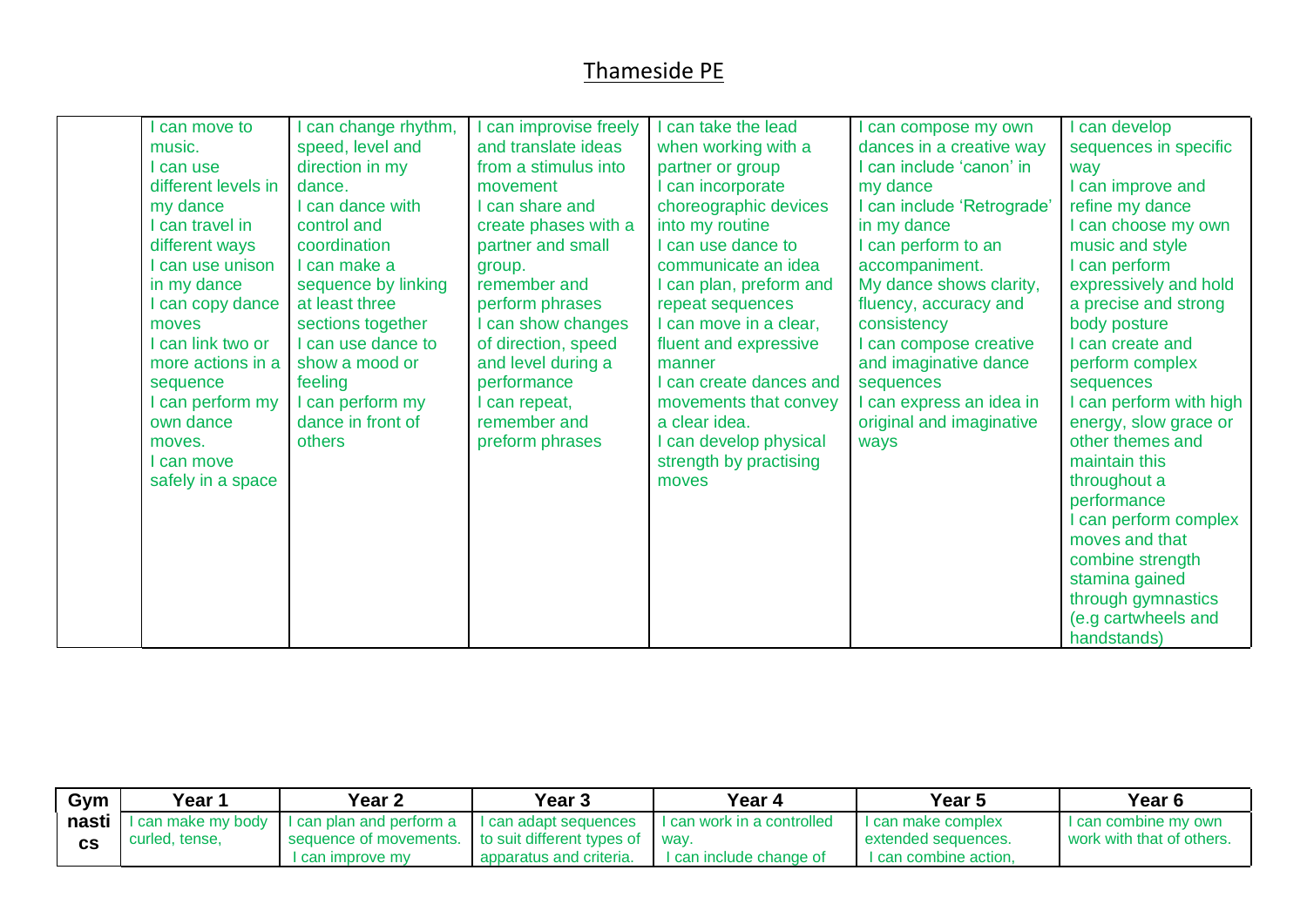| Games | Year 1      | Year 2                    | Year <sub>3</sub>   | Year 4                     | Year 5                     | Year <sub>6</sub>    |
|-------|-------------|---------------------------|---------------------|----------------------------|----------------------------|----------------------|
|       | I can throw | I can use hitting,        | can throw and catch | I can catch with one hand. | I I can gain possession by | I can play to agreed |
|       | underarm.   | kicking and/or rolling in | with control.       | throw and catch<br>can     | working a team.            | rules.               |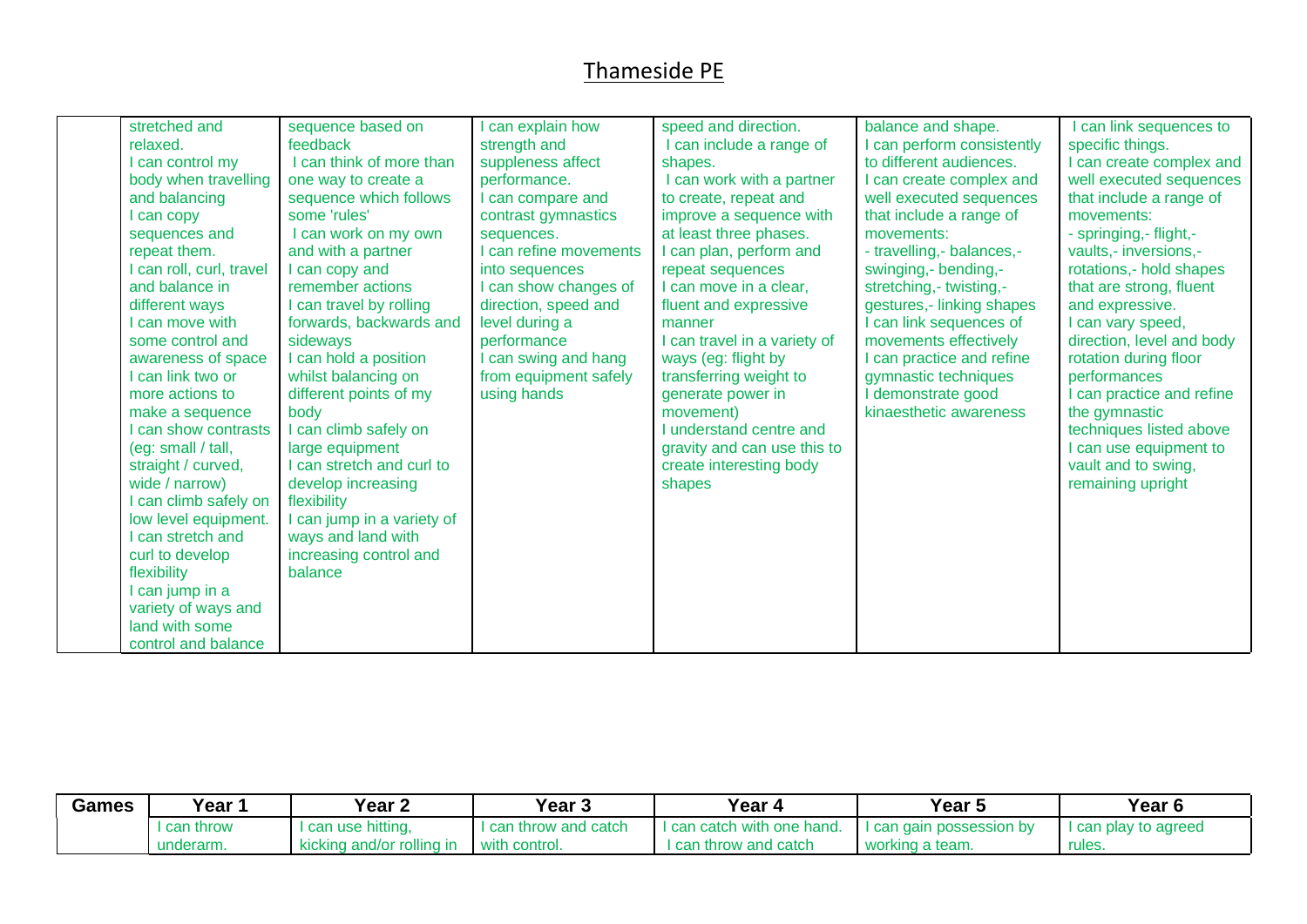| I can hit a ball<br>with a bat.<br>I can move and<br>stop safely.<br>I can throw and<br>catch with both                                                                                                                                                                                                                                      | a game.<br>I can decide the best<br>space to be in during a<br>game.<br>I can use on tactic in a<br>game.                                                                                                                                                                                                                                                    | I am aware of space<br>and use it to support<br>team-mates and to<br>cause problems for the<br>opposition.<br>I know and use rules                                                                                                                                                                                                                                                            | accurately.<br>I can hit a ball accurately<br>with control.<br>I can keep possession of<br>the ball.<br>I can vary tactics and                                                                                                                                                                                                                                                            | I can pass in different<br>ways.<br>I can use forehand and<br>backhand with a racket.<br>I can field.<br>I can choose a tactic for                                                                                                                                                                                                                                                                                                                                                                          | I can explain rules.<br>I can umpire.<br>I can make a team and<br>communicate plan.<br>I can lead others in a<br>game situation.                                                                                                                                                                                                                                                                                                     |
|----------------------------------------------------------------------------------------------------------------------------------------------------------------------------------------------------------------------------------------------------------------------------------------------------------------------------------------------|--------------------------------------------------------------------------------------------------------------------------------------------------------------------------------------------------------------------------------------------------------------------------------------------------------------------------------------------------------------|-----------------------------------------------------------------------------------------------------------------------------------------------------------------------------------------------------------------------------------------------------------------------------------------------------------------------------------------------------------------------------------------------|-------------------------------------------------------------------------------------------------------------------------------------------------------------------------------------------------------------------------------------------------------------------------------------------------------------------------------------------------------------------------------------------|-------------------------------------------------------------------------------------------------------------------------------------------------------------------------------------------------------------------------------------------------------------------------------------------------------------------------------------------------------------------------------------------------------------------------------------------------------------------------------------------------------------|--------------------------------------------------------------------------------------------------------------------------------------------------------------------------------------------------------------------------------------------------------------------------------------------------------------------------------------------------------------------------------------------------------------------------------------|
| hands.<br>I can throw and<br>kick in different<br>ways.<br>I show control<br>when rolling a ball<br>(benchball,<br>dodgeball)<br>I can hit a ball<br>with control, using<br>appropriate<br>equipment<br>(tennis)<br>I can run with<br>control (athletics)<br>I can jump with<br>control (athletics)<br>I can catch a ball /<br>moving object | I can follow rules.<br>I understand the terms<br>'opponent' and 'team<br>mate' (football, hockey,<br>volleyball)<br>I can develop basic<br>tactics for small team<br>games (football,<br>hockey, volleyball)<br>I can lead others in<br>small game situations<br>(football, hockey)<br>I can set myself targets<br>to improve my<br>performance. (athletics) | fairly.<br>I can throw and catch<br>various objects / balls<br>with control and<br>accuracy. (netball,<br>basketball, cricket)<br>I follow rules of games<br>and play fairly (tag<br>rugby, netball,<br>basketball)<br>I can maintain<br>possession of a ball<br>(eg: feet, hockey stick,<br>hands) (basketball)<br>I can pass to<br>teammates when<br>appropriate (volleyball,<br>tag rugby) | adapt skills depending on<br>what is happening in a<br>game.<br>I can strike a ball and field<br>with control (cricket,<br>rounders)<br>I can choose appropriate<br>tactics to cause problems<br>for the opposition<br>(basketball, hockey)<br>I am an effective team<br>member (tag rugby,<br>hockey, basketball)<br>I can lead a team<br>effectively (tag rugby,<br>hockey, basketball) | defending and attacking.<br>I can use a number of<br>techniques to pass, dribble<br>and shoot.<br>I can choose and combine<br>techniques in games (eg:<br>running, throwing,<br>catching, passing, jumping<br>and kicking) (tag rugby,<br>football, basketball)<br>I can work alone or with<br>team mates in order to<br>gain points or possession<br>(basketball, football)<br>I can strike a bowled or<br>volleyed ball with some<br>accuracy (tennis,<br>rounders, football)<br>I can choose appropriate | I can strike a bowled or<br>volleyed ball with<br>increasing accuracy<br>(rounders)<br>I can use forehand and<br>backhand strokes in<br>racket games (tennis,<br>badminton)<br>I can field, defend and<br>attack tactically by<br>anticipating the direction<br>of play. (football, tag<br>rugby)<br>I can lead others when<br>called upon. (football, tag<br>rugby)<br>I am a good role model<br>to other (football, tag<br>rugby)s |
| (benchball,<br>dodgeball)<br>I can kick with<br>control (football,<br>kickball)                                                                                                                                                                                                                                                              |                                                                                                                                                                                                                                                                                                                                                              |                                                                                                                                                                                                                                                                                                                                                                                               |                                                                                                                                                                                                                                                                                                                                                                                           | tactics for a game<br>(football, basketball)<br>I uphold the spirit of fair<br>play and respect in all<br>competitive situations<br>(football, tag rugby)                                                                                                                                                                                                                                                                                                                                                   |                                                                                                                                                                                                                                                                                                                                                                                                                                      |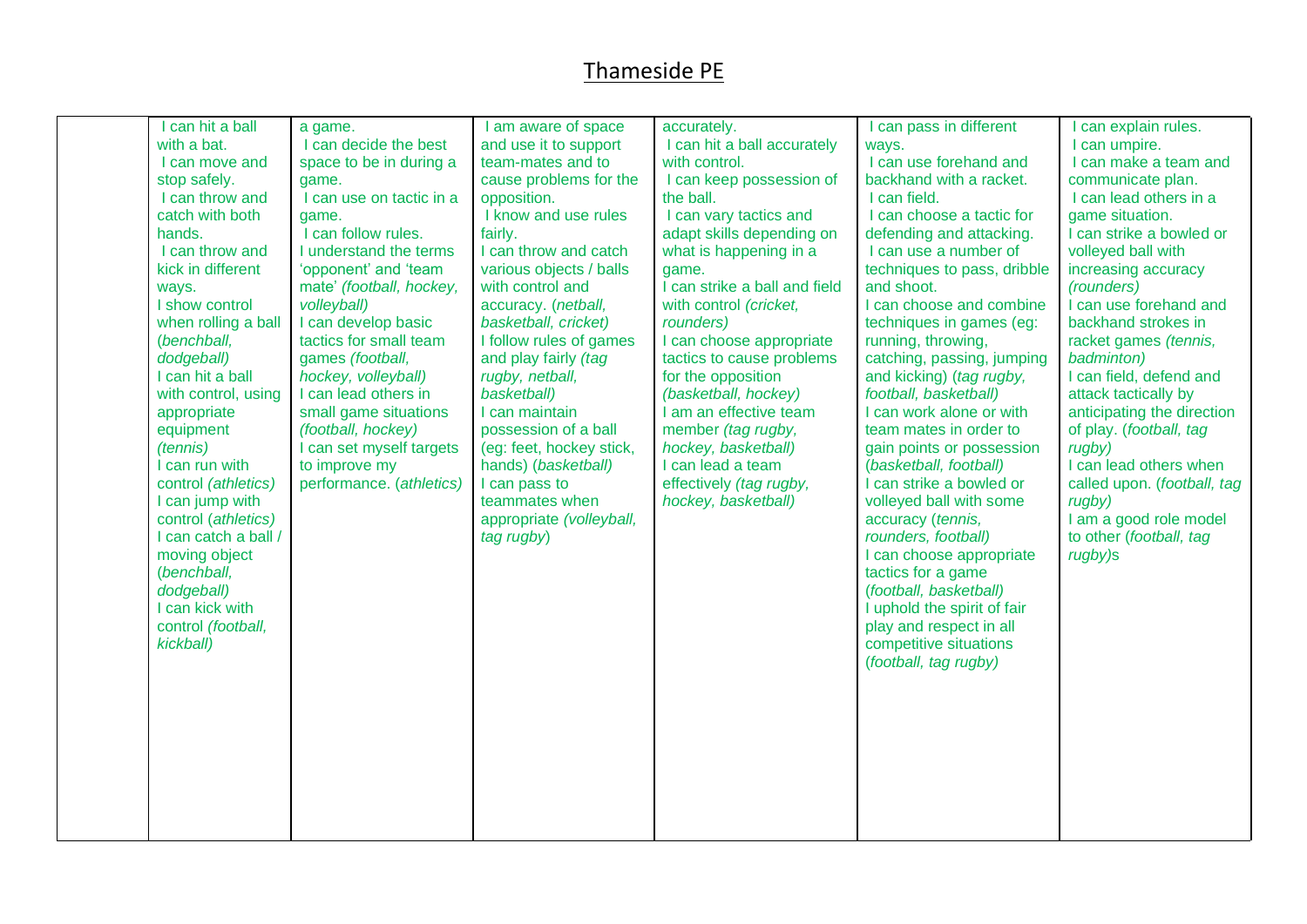| <b>Athle</b> | Year 1                                                                                                                                                                                                | Year 2                                                                                                                                                                                                                                                     | Year 3                                                                                                                                                                                                                                                                                                                                                                                         | Year 4                                                                                                                                                                                                                                                                                                                                                                                                                                                                                                                                | Year 5                                                                                                                                                                                                                                                                                                                                                                                                                     | Year 6                                                                                                                                                                                                                                                                                                  |
|--------------|-------------------------------------------------------------------------------------------------------------------------------------------------------------------------------------------------------|------------------------------------------------------------------------------------------------------------------------------------------------------------------------------------------------------------------------------------------------------------|------------------------------------------------------------------------------------------------------------------------------------------------------------------------------------------------------------------------------------------------------------------------------------------------------------------------------------------------------------------------------------------------|---------------------------------------------------------------------------------------------------------------------------------------------------------------------------------------------------------------------------------------------------------------------------------------------------------------------------------------------------------------------------------------------------------------------------------------------------------------------------------------------------------------------------------------|----------------------------------------------------------------------------------------------------------------------------------------------------------------------------------------------------------------------------------------------------------------------------------------------------------------------------------------------------------------------------------------------------------------------------|---------------------------------------------------------------------------------------------------------------------------------------------------------------------------------------------------------------------------------------------------------------------------------------------------------|
| tics         | can change speed<br>and direction when<br>running when given a<br>command.<br>can jump from a<br>stationary positon<br>with control.<br>can throw a variety<br>of different objects<br>with one hand. | can change speed<br>and direction safely<br>when given a command<br>taking account of my<br>surroundings.<br>can jump from a<br>stationary position with<br>increasing control.<br>can throw a variety of<br>different objects with<br>increasing control. | can run at fast,<br>medium and slow<br>speeds; changing<br>speed and direction.<br>I can take part in a<br>relay, remembering<br>when to run and what<br>to do.<br>I can sprint over a short<br>distance up to 60m<br>I can use a range of<br>throwing techniques<br>(underarm / overarm)<br>(cricket, athletics)<br>can compete with<br>others<br>I can improve personal<br>best performances | can run over a long<br>distance.<br>I can sprint over a short<br>distance.<br>I can throw in different<br>ways.<br>I can hit a target.<br>I can jump in different<br>ways.<br>I can run over a longer<br>distance, conserving<br>energy to sustain<br>performance<br>I can throw with accuracy<br>to hit a target or cover a<br>distance (rounders,<br>cricket, athletics)<br>I can jump in a number of<br>ways, using a run up if<br>appropriate<br>I can compete with others<br>and aim to improve<br>personal best<br>performances | am controlled when<br>taking off and landing.<br>can throw with accuracy.<br>I can combine running<br>and jumping.<br>can combine sprinting<br>with low hurdles over 60m<br>can throw accurately and<br>refine performance by<br>analysing technique and<br>body shape (cricket,<br>rounders, athletics)<br>can compete with others<br>and keep track of personal<br>best performances, setting<br>targets for improvement | can demonstrate<br>stamina.<br>I can choose the best<br>place for running over a<br>variety of distances<br>I show control in take-off<br>and landing when<br>jumping<br>I compete with others<br>and keep track of<br>personal best<br>performances, setting<br>challenging targets for<br>improvement |

| <b>OAA</b><br>Year<br>Year 3<br>Year<br>Year 1<br>Year 2 | Year |
|----------------------------------------------------------|------|
|----------------------------------------------------------|------|